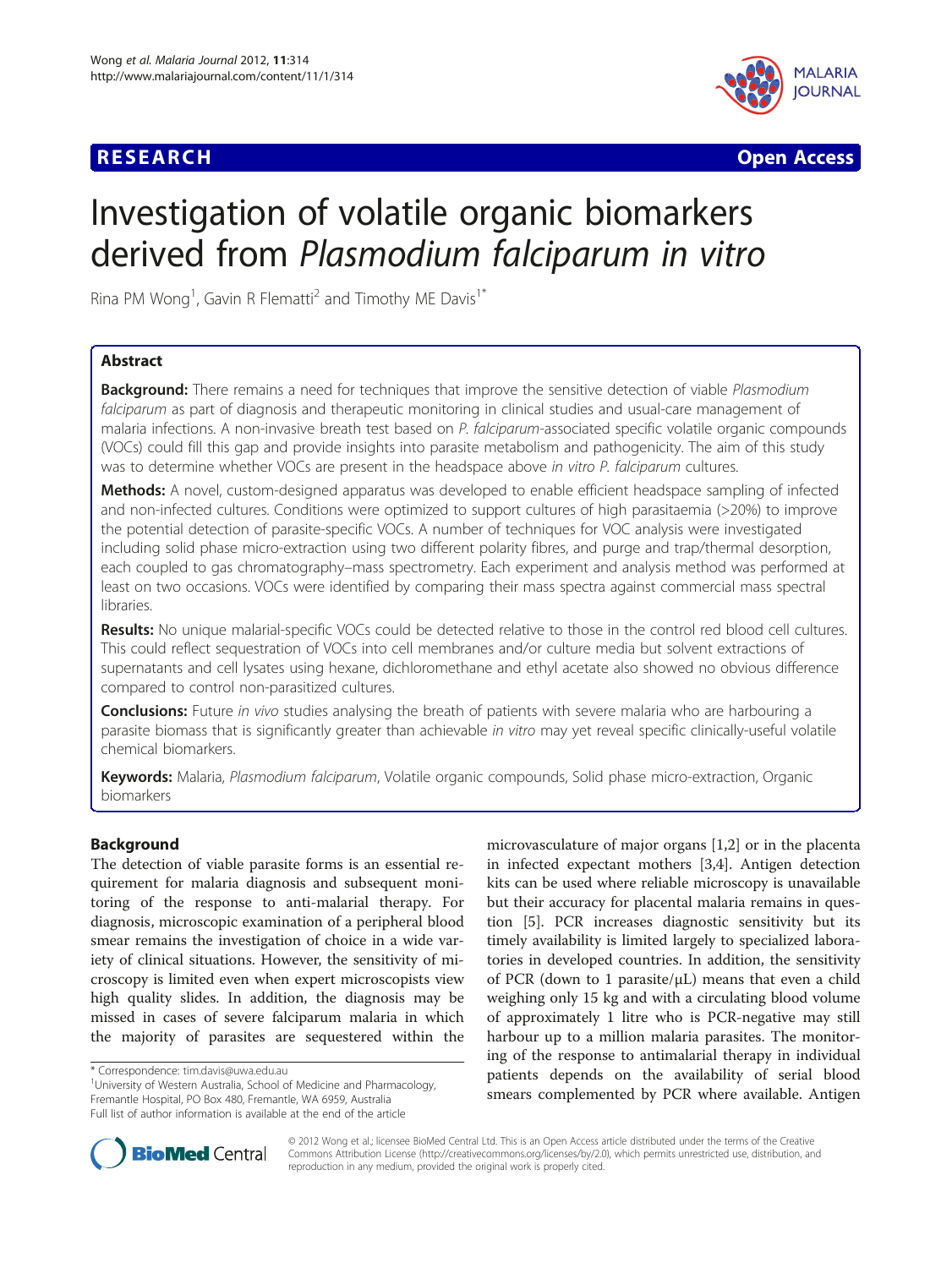detection methods cannot be used because of the persistence of antigen after parasite clearance, while PCR does not differentiate between DNA from viable and non-viable parasites [\[5](#page-6-0)].

There is a need for the development of alternative diagnostic tests that detect viable parasites before and after treatment with greater specificity and sensitivity than currently available methods. The human breath contains a large number of volatile organic compounds (VOCs) derived from the blood by passive diffusion in the lungs [[6](#page-7-0)]. VOCs in the breath are directly related to concentrations in blood and other tissues as they flow from compartments with higher vapour pressure to those with lower pressure [[6\]](#page-7-0). Breath tests have been used to assist in the early diagnosis of conditions such as heart disease, rheumatoid arthritis and lung cancer [[7-9](#page-7-0)] as they detect increased VOCs released as a result of disease-specific cellular injury. More recently, exogenous VOCs produced by microorganisms such as Mycobacterium tuberculosis have been found in the breath of infected patients [\[10](#page-7-0)]. Plasmodium species may, in the same way, produce a characteristic VOCs 'fingerprint' that can facilitate diagnosis and therapeutic monitoring.

In the case of Plasmodium falciparum and perhaps Plasmodium vivax [\[11\]](#page-7-0), the cytoadherence of mature parasite forms in the pulmonary microvasculature may facilitate detection of Plasmodium-specific VOCs in breath samples. The cause of altered consciousness in severe malaria remains unknown. VOCs are used as general anaesthetics in clinical practice [\[12\]](#page-7-0) and it is possible that coma complicating malaria may result from elaboration of VOCs by malaria parasites in the cerebral microcirculation that have anaesthetic properties. In any case, malaria may, through indirect pathogenic tissue effects such as oxidative stress, alter the VOCs content of human breath in ways that are characteristic of the infection.

A number of extraction techniques are used for the capture and analysis of VOCs from human breath and the microbial culture atmosphere [[13-17](#page-7-0)]. Sampling and sample preparation usually involve pre-concentrating the analytes of interest by purge and trap, headspace, liquid-liquid or solid phase extractions. These conventional techniques consist of multiple labour-intensive procedures and/or require organic solvents. Solid phase micro-extraction (SPME) is an adsorption/desorption technique that circumvents most of the drawbacks to sample preparation [\[17](#page-7-0)]. SPME can be used to concentrate volatile and non-volatile compounds in liquid samples or headspace without the use of solvents. The target compounds are subsequently separated and quantified by gas chromatography–mass spectrometry (GC-MS) with sensitivities down to parts per trillion levels [[17](#page-7-0)].

The present study outlines the design and optimization of a P. falciparum culture-sampling system suitable for VOCs headspace capture and analysis. The VOCs emitted by P. falciparum in vitro as detected using GC-MS have been compared with those from control red blood cell cultures.

## **Methods**

## Parasites

The laboratory-adapted P. falciparum strains 3D7 (chloroquine-sensitive) and W2mef (chloroquine-resistant) were maintained in RPMI 1640 HEPES (Sigma Aldrich, St Louis, MO) supplemented with 92.6 mg/L L-glutamine (Sigma Aldrich) 500 μg/L gentamicin, 50 mg/L hypoxanthine (Sigma Aldrich) and 10% v/v pooled human plasma as previously described [\[18,19\]](#page-7-0). Once the parasitaemia was >5%, synchronous cultures at the trophozoite stage were transferred into custom-designed containers (Figure [1\)](#page-2-0) at 1% haematocrit and purged with a mixture of 1%  $O_2$  and 5%  $CO_2$  in nitrogen at 5 psi for 4 sec and 30 sec for prototypes 1 and 2, respectively. Subsequent optimization used 5%  $O_2$  and 5%  $CO<sub>2</sub>$  in nitrogen at 15 psi for 40 sec in the prototype 2 culture-sampling apparatus. The volume of media required to sustain high parasitaemia was calculated using the formula: volume of media  $(mL)/24$  hr = 0.005 x (μL RBC pellet) x (% parasitaemia) [\[20](#page-7-0)]. This equation takes into account the nutrient requirements for nonparasitized as well as parasitized RBC. A control was set up with non-infected RBC using similar conditions and incubated for 24 hr at 37°C.

## Solid phase micro-extraction

Volatile and semi-volatile compounds within the headspace of non-parasitized control and malaria cultures were preconcentrated onto a SPME fibre coated with either polydimethylsiloxane (PDMS, 100 μM, #504823, SUPELCO, Bellefonte, PA, USA) or 50/30 μM Divinylbenzene/ Carboxen/PDMS (triple fibre, #57328-U, SUPELCO, Bellefonte, PA, USA). The fibres were conditioned initially according to the manufacturer's instructions (PDMS phase 250°C for 0.5 hr and triple fibre phase 270°C for 1 hr). Before each analysis, the fibre was activated in the injector port of the gas chromatograph (GC) at 250°C for 5 min and repeated after each sampling. The SPME fibre was introduced into the headspace of the container by gently pushing the protective needle through the septum that sealed the sample container. The plunger was lowered to expose the adsorbent fibre to the gaseous phase for one hour at 35°C. During this time, equilibrium between the atmosphere and the fibre was achieved, and the volatile and semi-volatile organic compounds were adsorbed onto the coating of the fibre. After sampling was completed, the fibre was retracted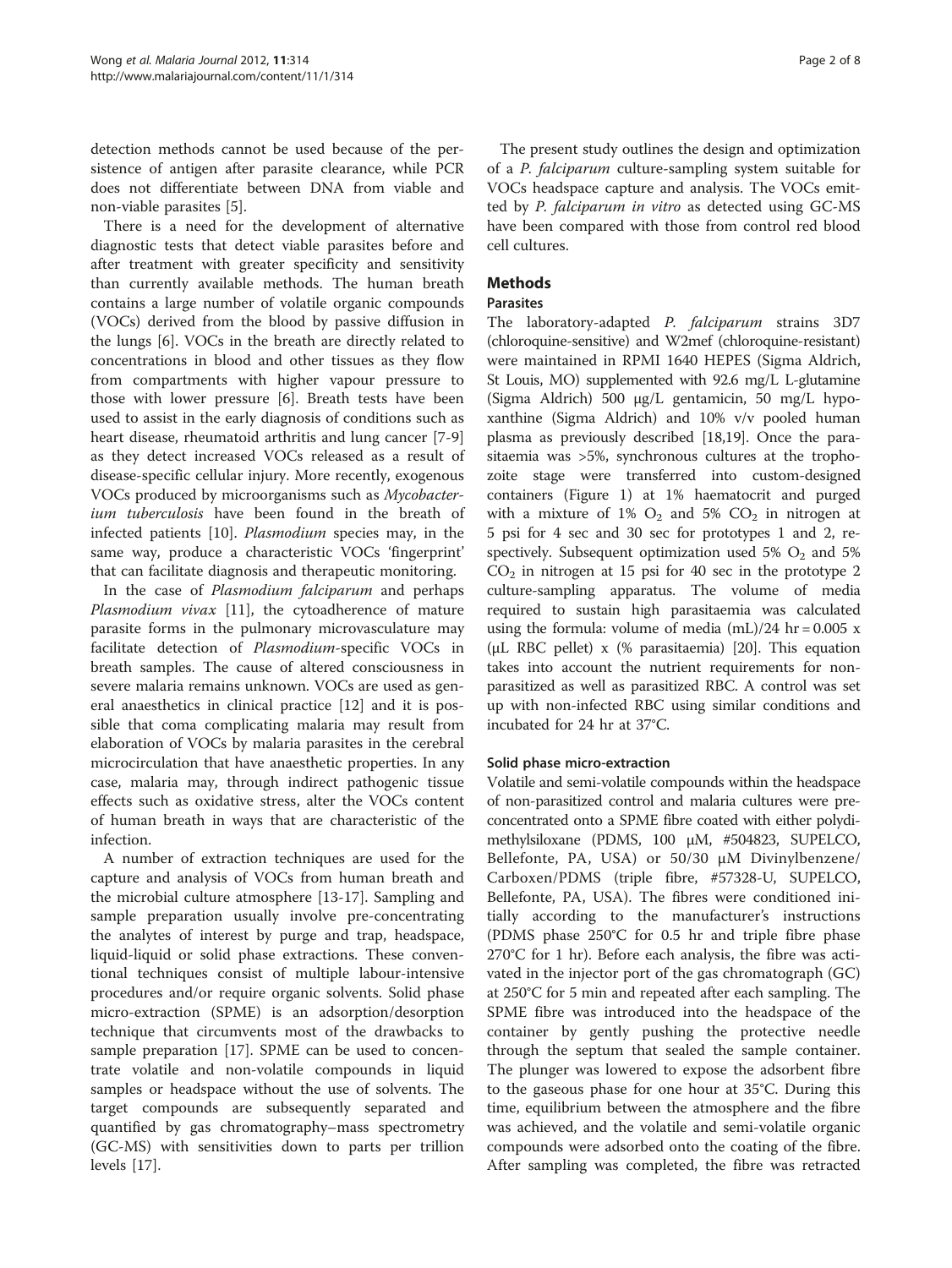<span id="page-2-0"></span>

and the SPME fibre was manually loaded and injected into the GC injector port where VOCs were desorbed for 5 min in splitless mode at 250°C.

#### Solvent extraction

Supernatants from 3D7 and W2mef cultures at high parasitaemia (5% to 13.2%) were pooled (100 mL and 150 mL, respectively). Cell pellets of each strain were lysed by sonication (Microson™ ultrasonic cell disruptor, Misonix Inc, NY) for 30 sec and diluted with distilled water prior to extraction. The aqueous supernatant was transferred into a separation funnel and partitioned 3 times with 1/3 volume of an organic solvent (hexane, dichloromethane or ethyl acetate). The procedure involved swirl-mixing with occasional depressurization via the outlet valve of the funnel. After the separation of aqueous and organic phases, the organic phase was back extracted against distilled water and collected into a conical flask followed by drying over anhydrous magnesium sulphate. After filtration (Whatman™ No. 1 filter paper), the solvent was

evaporated under reduced pressure by means of a rotary evaporator (Rotavapor-R, Buchi Labortechnik, Flawil, Switzerland). For analysis by GC-MS, concentrated extracts were evaporated to dryness under a stream of nitrogen gas and resuspended in 100 μL of the extraction solvent.

#### Purge and trap/ thermal desorption

For purge and trap extraction, non-parasitized control and *P. falciparum* infected RBC were cultured in prototype 2 containers (Figure 1). Air was drawn through the side inlets containing a loosely fitted cap and through the flask over the surface of the samples and the VOCs were trapped using a Tenax™ trap (200 mg Tenax TA 60/80, SUPELCO, Bellefonte, PA, USA). The headspace was collected for 1 hr at an airflow rate of 1.5 L/min using a portable air sampling pump (224-PCXR8, SKC Inc.) The trap was inserted into a short path thermal desorption injector (TD-2, Scientific Instrument Services, Inc.) and desorbed for 5 min at 200°C using a flow of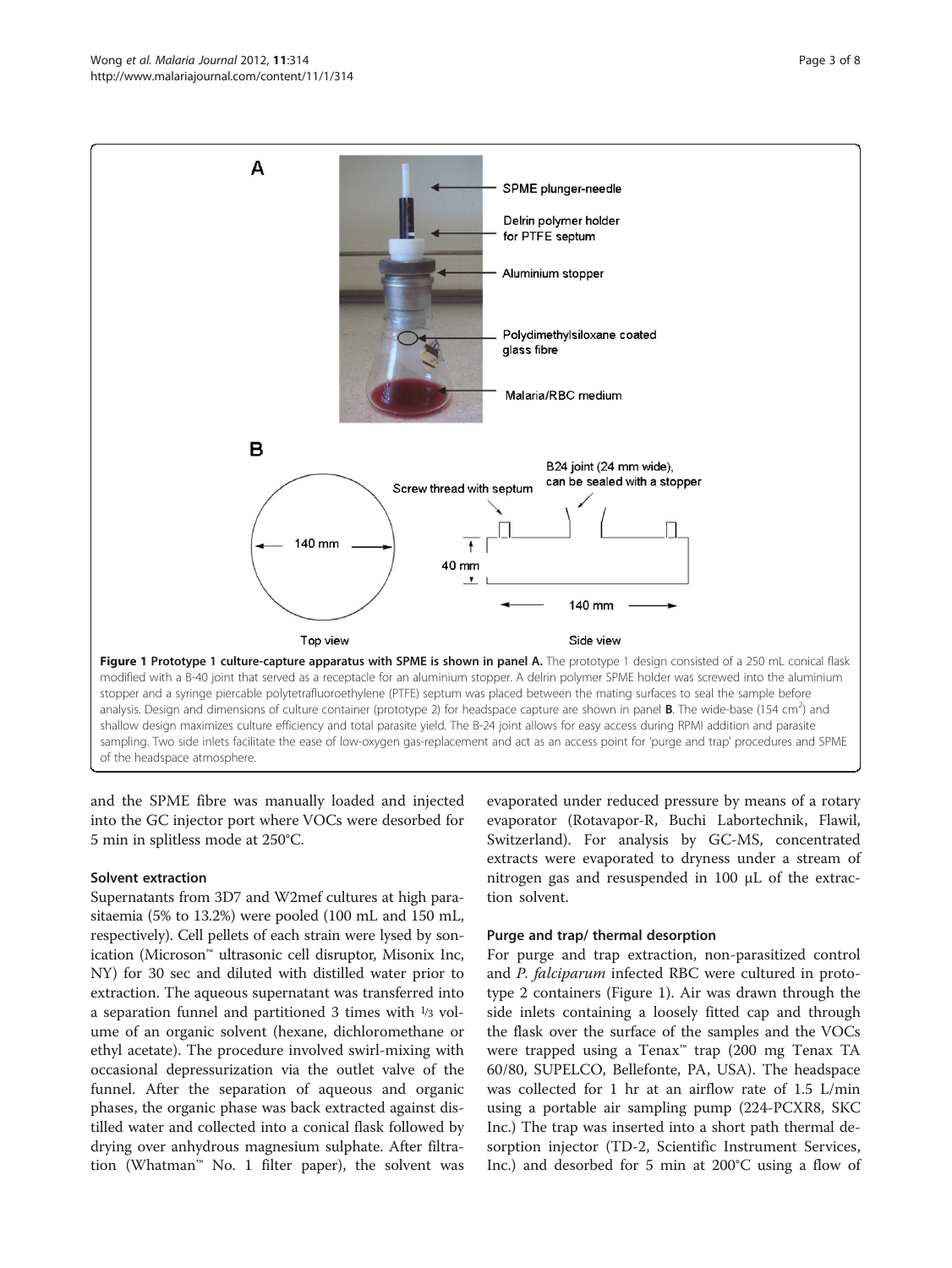helium (2 mL/min) into the GC-MS (Agilent 6890GC/ 5973 MS) injection port that was also set at 200°C. The desorbed VOCs were collected on the column during the desorption process by cooling a small section of the capillary column with an ethanol/dry ice bath (−20°C to −40°C). The column was then equilibrated to 35°C and the temperature program on the GC-MS was started. The compounds were separated using a  $30 \text{ m} \times 0.25 \text{ mm}$ i.d., 0.25 μm BPX-5 column (SGE), which was set at 35°C for 2 min and increased at 7°C/min until 250°C, and held for 10 min. The mass spectrometer was set to record between 45 and 400 amu.

#### Gas chromatography and mass spectrometry

SPME and solvent extracted samples were analysed using GC-MS (Shimadzu GCMS-QP2010, Kyoto, Japan). The separation of emitted components was achieved using a 30  $m \times 0.25$  mm i.d., 0.1  $\mu$ m Rt-Stabilwax (Restek, Bellefonte, PA) column with ultra-high purity helium as the carrier gas at a constant flow rate of 1 mL/min. Samples were injected in splitless injection mode with the inlet temperature set to 250°C. The initial oven temperature was set at 35°C and held for 5 min then ramped at 7°C/min to 250°C and held for 10 mins. The desorption time for SPME was 5 min, while for solvent injections 1 μL was injected. The ion source was set at 200°C, and the spectrometer was set to record between 45 and 400 amu [\[21](#page-7-0)].

#### Data analysis

Headspace and supernatant extractions were performed in at least two independent culture-experiments. Data collection and mass spectra generation were performed using the GC-MS Real Time Analysis software and Postrun application (GCMS solution, version 2.40 Shimadzu Corporation) respectively. For compound identification, mass spectra of the target molecule were screened manually with background subtraction against commercial mass spectral libraries (NIST05, NIST05s, Standard Reference Data Program, Gaithersburg, MD). The VOCs profiles were compared in detail for any unique compounds by utilising the data comparison function in the Postrun software. The top 30 peaks with tentative compound assignment (> 95% similarity) and relative intensities from *P. falciparum* cultures and non-infected erythrocytes are reported.

#### Results

#### Malaria VOCs assay development

#### Design of culture-VOC capture apparatus

Preliminary studies employed T25 flasks coupled with a rubber stopper with two inlets for the culture and capture of headspace atmosphere (Skinner-Adams T, data unpublished). However, the use of plastic containers and

rubber introduces organic contaminants which may interfere with the assay. Therefore, custom-designed glass flasks were created for the *in vitro* capture of headspace VOC experiments.

The prototype 1 sampling unit for VOCs analysis is shown in Figure [1A](#page-2-0). The flask size allowed the culture of up to a maximum of 18 mL of parasite-cell-medium suspension. To increase parasite mass and VOCs yield, a second design was proposed featuring a shallow container with a large base-area (Figure [1B](#page-2-0)). The prototype 2 sampling units were custom-made and equipped with two Duran screw thread tube connections (GL14, Vel, Leuven, Belgium) useful for purge and trap, and SPME sampling. A B-24 joint with a fitted glass stopper improved access to the parasite cultures and changing of media. This was particularly important during the optimization phase of the study in which parasite growth was monitored daily by microscopic examination of blood smears. The new design allowed a larger volume set-up (50 mL) of parasitecell-media suspension. Cultures of high parasitaemia (>20%) were achieved under the conditions specified above with increased air/medium contact surface available for gas-exchange in the new design.

#### Optimization of culture conditions

Headspace capture of VOCs requires an enclosed culture system, where the atmosphere within the culture container must be optimized for parasite growth. The gas mixture of 1%  $O_2$  and 5%  $CO_2$  in nitrogen used for routine cultures (i.e. in a 28.4 L Nalgene dessicator) was suboptimal to sustain P. falciparum growth in the present custom-designed containers. On macroscopic examination, RBC became much darker after incubation, likely attributable to inadequate oxygenation. A series of downsized, volume vs duration of gas injection experiments were conducted with an oxygen monitor to determine optimal gas balance. Optimal conditions for normal parasite replication using prototype 2 were achieved with a new gas mixture of 5%  $O_2$ , and 5%  $CO_2$  in nitrogen [\[22](#page-7-0)].

Routine *in vitro* culture of *P. falciparum* usually maintains a maximum of 5% parasitaemia at 5% haematocrit. Prototype 2 container was more suitable for malaria culture than its predecessor. The initial period for VOCs capture was over 48 hr (i.e. one parasite life cycle), however, the system must remain closed during this time without the required media changes. This approach produced stressed parasites as indicated by the presence of gametocytes by microscopy. Therefore, subsequent capture experiments were set up over the later 24 hr of the developmental cycle where there is maximal parasite metabolic activity. Synchronized P. falciparum were cultured at high parasitaemia and pooled into prototype 2 containers at the trophozoite stage (>20% parasitaemia at 1% haematocrit). To promote liberation of VOCs from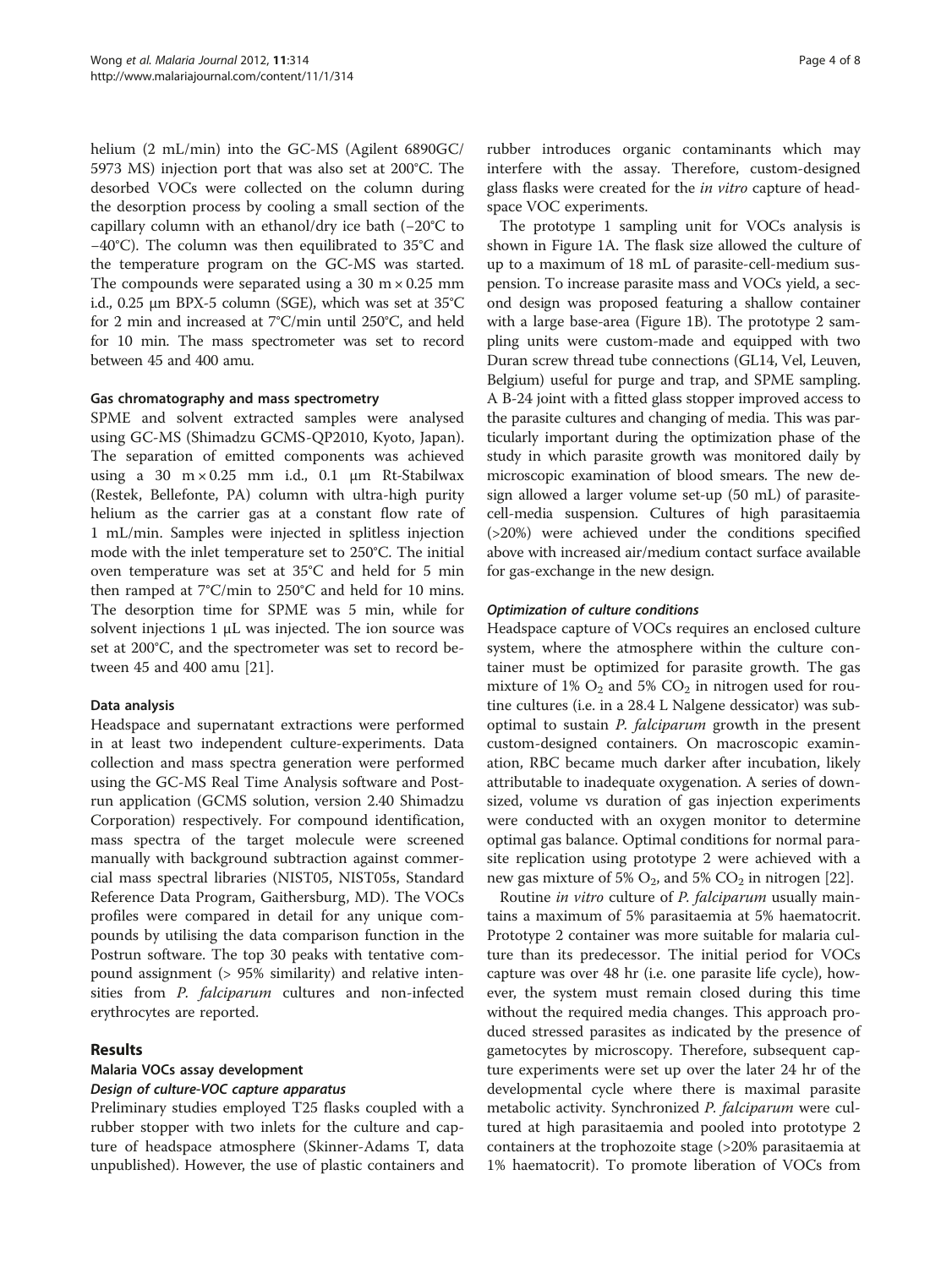<span id="page-4-0"></span>the parasite-media matrix to the headspace, sample containers were incubated in a shaking incubator at slow rotation (40 rpm) for 24 hr.

### Analysis of volatile organic compounds

This part of the present study employed a number of extraction approaches to capture and analyse VOCs from the culture samples. Headspace VOCs were extracted by SPME (PDMS and combined Carboxen/DVB/PDMS phases – termed triple fibre) and purge and trap coupled with thermal desorption. Direct immersion of the SPME fibre, and traditional extractions with organic solvents with various polarities were used to extract VOCs trapped in the culture supernatant and cell lysate matrix. Overall, mass spectra of over 100 different compounds were detected in the headspace, supernatant and cell lysates of both non-parasitized control and P. falciparum cultures. A number of hydrocarbons such as alkanes and alkenes, alcohols, benzene-derivatives and monoterpenes were identified in both parasitized and control samples (see Figure 2). Table [1](#page-5-0) presents the top 30 compounds detected in the samples and relative quantities using the combined triple fibre SPME, which appeared to give the most sensitive results in our experiments. Although minor differences in compound quantities were detected, no unique biomarker for P. falciparum was identified, despite detailed comparison of the data files. Similarities between VOCs liberated from non-parasitized control and infected samples were seen using other extraction methods.

## **Discussion**

Despite a number of attempts following a step-wise approach, the present in vitro study revealed no specific

patterns of VOCs released by P. falciparum cultures. Various methods of headspace analysis as well as solvent extraction (hexane, dichloromethane, ethylacetate) of supernatants and cell lysates were examined, but the results showed no obvious differences between P. falciparum and control non-parasitized cultures. When used with a pre-concentration device such as SPME, GC-MS has sufficient sensitivity in the low ppt range [[23,24](#page-7-0)] to detect such differences. Despite this sensitivity, data from SPME using PDMS and triple fibre (PDMS + divinylbenzene + carbowax) revealed the production of a variety of VOCs that were derived from background red blood cell cultures. Thermal desorption of purge and trap samples also showed no significant differences with a similar VOCs profile to that observed using SPME fibres, suggesting that both techniques were detecting the majority of released VOCs. Thus, no unique compounds derived from P. falciparum were able to be identified above control levels despite a number of methods being investigated.

Previous studies of VOCs generated by other infectious agents have shown positive associations between VOCs liberated in vitro and those detected in the breath from patients. This in vitro vs in vivo relationship is exemplified by studies of respiratory infections with Aspergillus fumigatus [\[15,24,25](#page-7-0)] and pulmonary tuberculosis [\[10](#page-7-0)]. There were, however, a number of important differences between these studies and the present series of experiments. Firstly, bacterial and fungal colonies are cultured on solid medium. Any VOCs produced by bacteria and fungi are released directly into the culture headspace. By contrast, P. falciparum are enveloped by two extra layers, being within RBC that settle at the bottom of liquid medium in the culture plate. The possibility of loss of

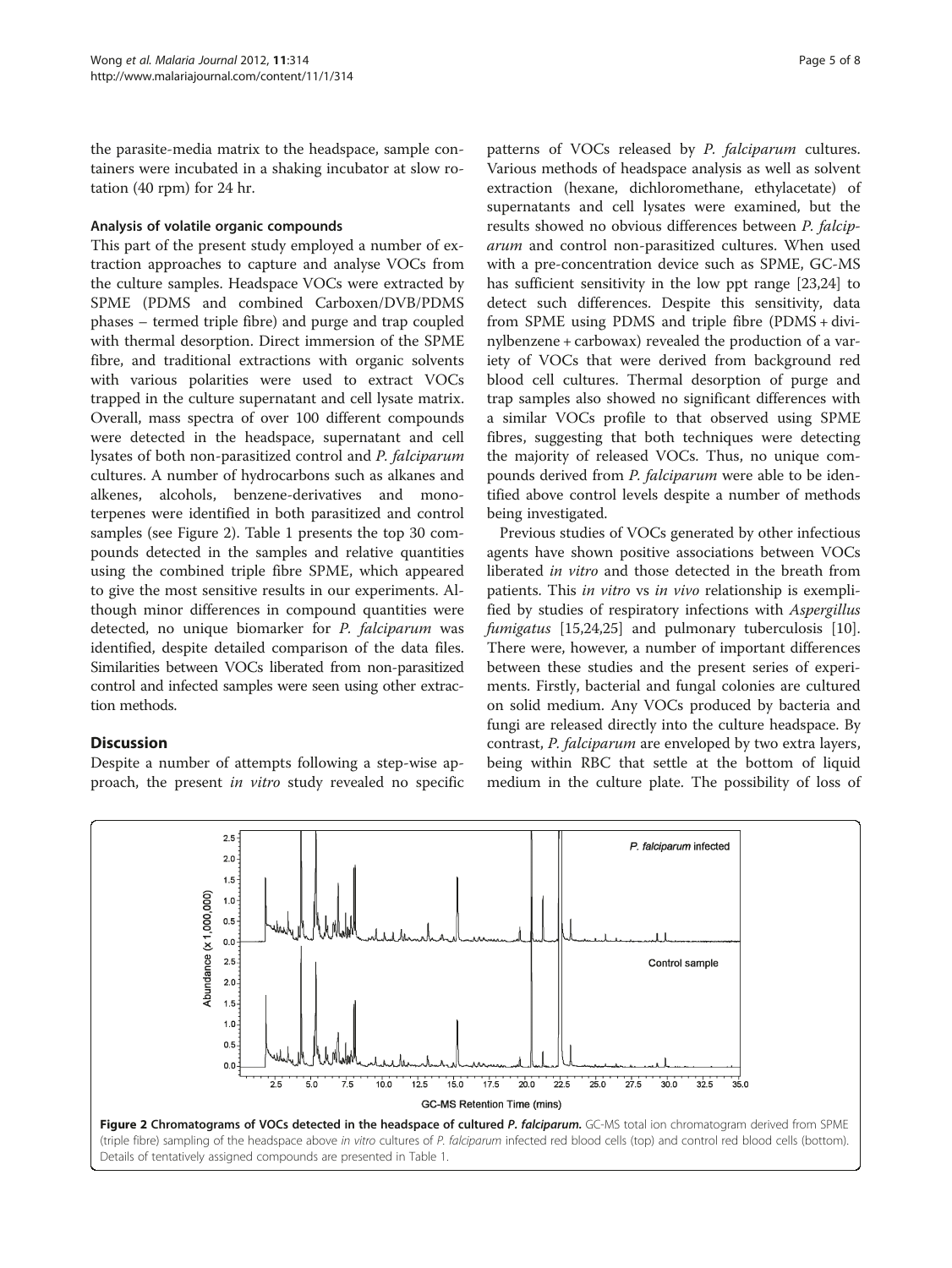| Retention time (mins) | Compound                         | Relative abundance (%)  |                                 |
|-----------------------|----------------------------------|-------------------------|---------------------------------|
|                       |                                  | <b>Control cultures</b> | P. falciparum-infected cultures |
| 1.81                  | carbon dioxide                   | 3539462 (1.39)          | 1554307 (0.62)                  |
| 2.64                  | octane                           | 646353 (0.25)           | 783376 (0.31)                   |
| 3.40                  | 2,4-dimethyl-1-heptene           | 623570 (0.24)           | 615473 (0.24)                   |
| 4.14                  | octamethyl tetrasiloxane*        | 724464 (0.28)           | 560807 (0.22)                   |
| 4.33                  | 2,2,4,6,6-pentamethyl heptane    | 7031090 (2.76)          | 8250249 (3.28)                  |
| 4.45                  | 4-methyl nonane                  | 609038 (0.24)           | 638770 (0.25)                   |
| 5.22                  | 2,6-dimethyl nonane              | 1740986 (0.68)          | 1668518 (0.66)                  |
| 5.36                  | decane                           | 6616172 (2.59)          | 7986280 (3.18)                  |
| 5.50                  | branched alkane $(C_{11}H_{24})$ | 1452353 (0.57)          | 1453227 (0.58)                  |
| 6.07                  | 2,6-dimethyl decane              | 947057 (0.37)           | 1061297 (0.42)                  |
| 6.17                  | 3,7-dimethyl decane              | 716160 (0.28)           | 716355 (0.28)                   |
| 6.59                  | toluene                          | 1000764 (0.39)          | 962309 (0.38)                   |
| 6.70                  | branched alkene $(C_{11}H_{22})$ | 1145337 (0.45)          | 1218163 (0.48)                  |
| 6.92                  | unidentified siloxane*           | 2167416 (0.85)          | 3703832 (1.47)                  |
| 7.44                  | dodecane                         | 983881 (0.39)           | 1189196 (0.47)                  |
| 7.82                  | branched alkane $(C_{12}H_{26})$ | 698815 (0.27)           | 1644428 (0.65)                  |
| 8.03                  | branched alkene $(C_{12}H_{24})$ | 2883283 (1.13)          | 2925879 (1.16)                  |
| 8.13                  | branched alkene $(C_{12}H_{24})$ | 2891039 (1.13)          | 2873277 (1.14)                  |
| 9.59                  | alpha-pinene                     | 516866 (0.20)           | 762074 (0.30)                   |
| 10.17                 | 3-heptanone                      | 514761 (0.20)           | 518528 (0.21)                   |
| 10.77                 | isopropyl benzene                | 404573 (0.16)           | 498258 (0.20)                   |
| 11.36                 | unidentified alkane              | 910196 (0.36)           | 725047 (0.29)                   |
| 11.57                 | D-limonene                       | 451954 (0.18)           | 398652 (0.16)                   |
| 13.22                 | 2-pentyl furan                   | 979481 (0.38)           | 1209153 (0.48)                  |
| 15.28                 | cyclohexanone                    | 3714649 (1.46)          | 4124560 (1.64)                  |
| 19.66                 | cyclohexanol                     | 558229 (0.22)           | 682196 (0.27)                   |
| 20.49                 | 1,3-di-tert-butylbenzene         | 10159046 (3.98)         | 7908796 (3.15)                  |
| 21.28                 | 1-octen-3-ol                     | 796995 (0.31)           | 1909838 (0.76)                  |
| 22.56                 | 2-ethyl-1-hexanol*               | 198435706 (77.77)       | 191847968 (76.31)               |
| 23.23                 | unidentified alkane              | 1285623 (0.50)          | 1027694 (0.41)                  |

## <span id="page-5-0"></span>Table 1 Representative VOCs detected in control and P. falciparum infected cultures using SPME (triple fibre) coupled with GC-MS (Figure [2](#page-4-0))

\*known contaminants.

Compounds were tentatively identified (> 95% similarity) by comparing the experimental mass spectra obtained with known compounds present in a commercial library of mass spectra (NIST05).

VOCs of malarial origin in cell membranes and the culture medium prompted repeated extractions of supernatant and cell lysate using various organic solvents. No obvious differences between malaria and control cultures were found in these experiments.

Secondly, the biomass of bacteria and fungi in vitro assessed from colony-forming units (cfu), viable bacterial or fungal cells per visible colony is much greater than that of P. falciparum in a typical culture. The number of cfu per visible colony is substantially higher than the number of malaria parasites in a comparable volume of RBC. For Mycobacterium tuberculosis culture, an inoculum of 0.5 mL of a 1.0 McFarland standard contains  $1.5 \times 10^8$  cfu) [\[10](#page-7-0)] compared to a 50 mL P. falciparum culture of 20% parasitaemia at 1% haematocrit which contains approximately 1.1 x  $10^7$  parasitized cells. In addition, the greater biomass for bacteria housed within a smaller culture vessel (1 mL headspace) considerably increases the concentration and thus likelihood of VOCs detection compared with the larger headspace (500 mL) of an intra-erythrocytic parasite culture.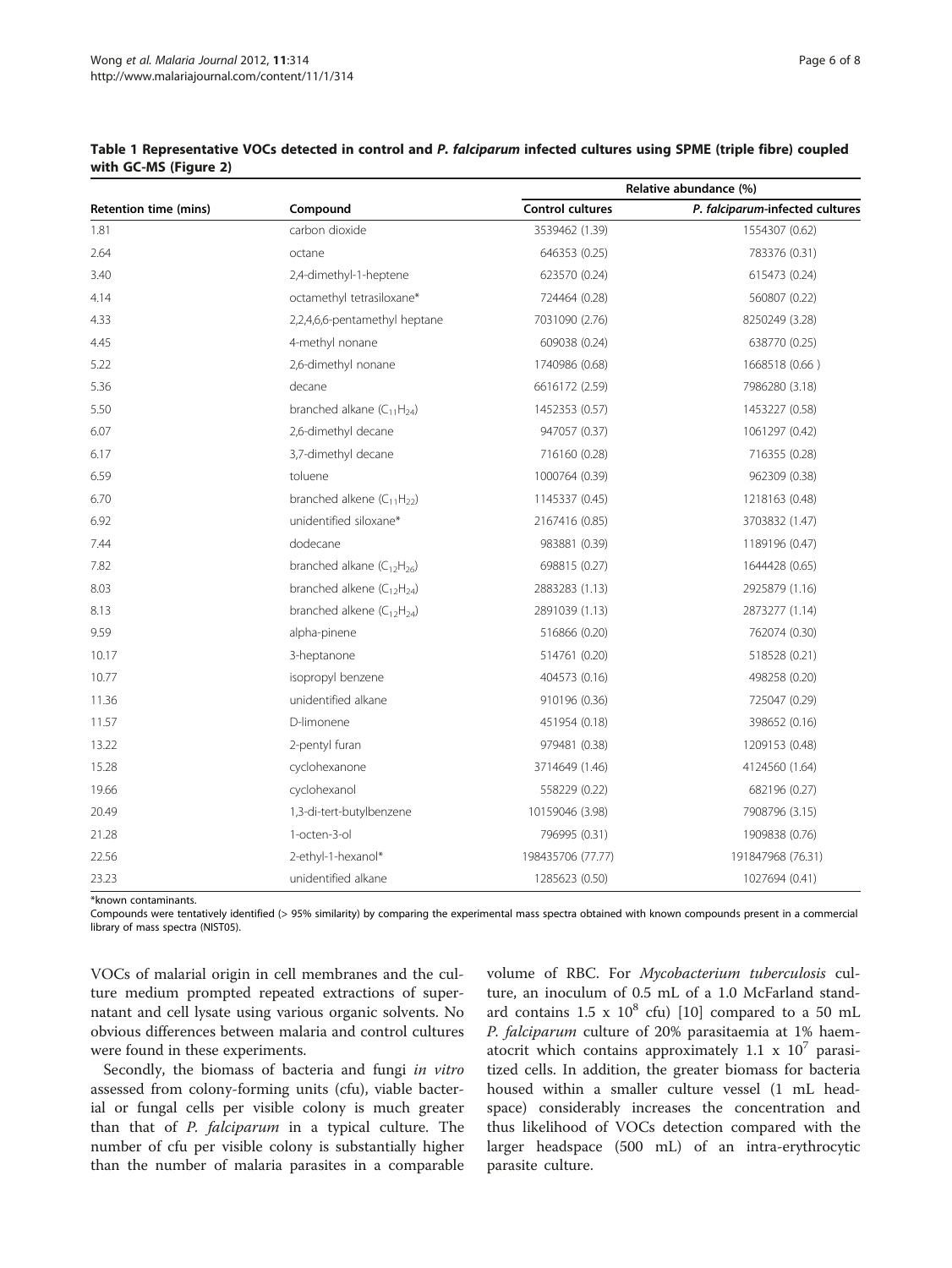<span id="page-6-0"></span>The analysis of VOCs released from in vitro malaria cultures presented a substantial challenge because of the fastidious nature of P. falciparum in culture, including microaerophilic requirements, daily medium changes and the need for a closed-system for headspace capture. Although the use of glass culture-capture apparatus minimized the presence of contaminants related to the use of plastics, a number of external VOCs were present. Compounds such as 2-ethyl-1-hexanol (Table [1\)](#page-5-0) may have been derived from bis-2-ethyl-hexyl-phthalate, a common additive to plastics which renders the plastic more flexible [[26\]](#page-7-0). Siloxane derivatives were also present and were derived either from the PDMS coating of the SPME fibre, the GC column stationary phase or silicon septa used to seal the GC injection port.

A number of different gas mixtures have been used to support malaria culture. Atmospheres with combinations of 0.5 to 21%  $O_2$  mixed with 1 to 7%  $CO_2$  diluted in nitrogen and microbial gas sachets have been employed [[20,27-30\]](#page-7-0). High oxygen concentrations are considered to cause deleterious effects on parasites and reduce yields [[31\]](#page-7-0), however this has been debated [\[20](#page-7-0)]. A mixture of 5%  $O_2$  with 5%  $CO_2$  in nitrogen supports malaria growth better than 5%  $CO<sub>2</sub>$  with 95% air [\[32\]](#page-7-0), although both mixtures have been successful [[20](#page-7-0),[28](#page-7-0),[30](#page-7-0),[33,34](#page-7-0)]. Therefore, although gas composition is an important consideration, it should not be singled out as the determining factor for successful cultures, particularly for high parasitaemias. In addition to the use of premixed gas, the transition from 5% haematocrit for routine P. falciparum culture to a lower haematocrit (1%) proved an important modification to support high parasitaemia for the VOCs experiments. An appropriate ratio of medium to cell pellet volume prevents parasite toxicity and helps maintain viability [\[20](#page-7-0)].

Although VOCs may be more readily detected in vivo in respiratory diseases [\[7,23,25,35\]](#page-7-0), VOCs generated as part of host response to a systemic disease may also serve as biomarkers. Examples include increased production of pentane and carbon disulfide in the breath of patients with schizophrenia [[36\]](#page-7-0). Nevertheless, their specificity remains questionable, as breath carbon disulfide has been detected in both smokers and non-smokers [[37\]](#page-7-0) and has been linked with myocardial infarction [\[9](#page-7-0)]. An assessment of a characteristic VOCs fingerprint in the context of malaria (including severe and non-severe cases) in vivo was beyond the scope of the present in vitro experiments reported in this study.

#### Conclusions

The present study used optimized experimental conditions to enable the capture, extraction and analysis of VOCs liberated from P. falciparum cultures. Even at high parasitaemia ( $\sim$ 20%), VOCs unique to *P. falciparum*  cultures were not detected using solvent extraction, purge and trap-thermal desorption, or SPME. GC-MS data revealed a variety of VOCs but no unique malarial finger-prints. Future in vivo studies analysing the breath of patients with severe malaria may yet reveal specific clinically-useful volatile biomarkers. A child weighing 15 kg with a circulating blood volume of 1 litre sustaining a low 0.2% parasitaemia will, for example, harbour up to 1 x  $10^{10}$  parasites vs only 1.1 x  $10^7$  parasites in our in vitro system. Notwithstanding the complex kinetics governing VOCs in expired air from such a patient, it is possible that the greater in vivo biomass may improve the sensitivity of subsequent detection of VOCs from breath samples relative to that achieved in our in vitro experiments. In addition, specific VOCs may be generated in vivo in response to the infection.

#### Abbreviations

GC-MS: Gas chromatography–mass spectrometry; PDMS: Polydimethylsiloxane; RBC: Red blood cells; SPME: Solid phase micro-extraction; VOCs: Volatile organic compounds.

#### Competing interests

The author(s) declare that they have no competing interests.

#### Authors' contributions

RW participated in study design, experimentation, data analysis and drafted the manuscript. GF participated in study design, GC-MS optimization, data analysis and critical revision of the manuscript. TD conceived the study, and participated in its design and coordination, and critical revision of the manuscript. All authors read and approved the final manuscript.

#### Acknowledgments

We would like to thank Sarah Davis for fabricating the glassware used in this study and Andrew Sawyer for machining the Aluminium and Delrin components. GRF is supported by the Australian Research Council (DP0880484) and TMED is the recipient of a National Health and Medical Research Council Practitioner Fellowship.

#### Author details

<sup>1</sup>University of Western Australia, School of Medicine and Pharmacology Fremantle Hospital, PO Box 480, Fremantle, WA 6959, Australia. <sup>2</sup>University of Western Australia, School of Chemistry and Biochemistry, Nedlands, WA, Australia.

#### Received: 9 June 2012 Accepted: 4 September 2012 Published: 7 September 2012

#### References

- 1. Coltel N, Combes V, Hunt NH, Grau GE: Cerebral malaria a neurovascular pathology with many riddles still to be solved. Curr Neurovasc Res 2004, 1:91–110.
- 2. Safeukui I, Correas JM, Brousse V, Hirt D, Deplaine G, Mule S, Lesurtel M, Goasguen N, Sauvanet A, Couvelard A, Kerneis S, Khun H, Vigan-Womas I, Ottone C, Molina TJ, Treluyer JM, Mercereau-Puijalon O, Milon G, David PH, Buffet PA: Retention of Plasmodium falciparum ring-infected erythrocytes in the slow, open microcirculation of the human spleen. Blood 2008, 112:2520–2528.
- 3. Duffy PE: Plasmodium in the placenta: parasites, parity, protection, prevention and possibly preeclampsia. Parasitology 2007, 134:1877-1881.
- 4. Goyal A, Goel S, Gowda DC: Plasmodium falciparum: Assessment of parasite-infected red blood cell binding to placental chondroitin proteoglycan and bovine tracheal chondroitin sulfate A. Exp Parasitol 2009, 123:105–110.
- 5. Kattenberg JH, Ochodo EA, Boer KR, Schallig HD, Mens PF, Leeflang MM: Systematic review and meta-analysis: rapid diagnostic tests versus